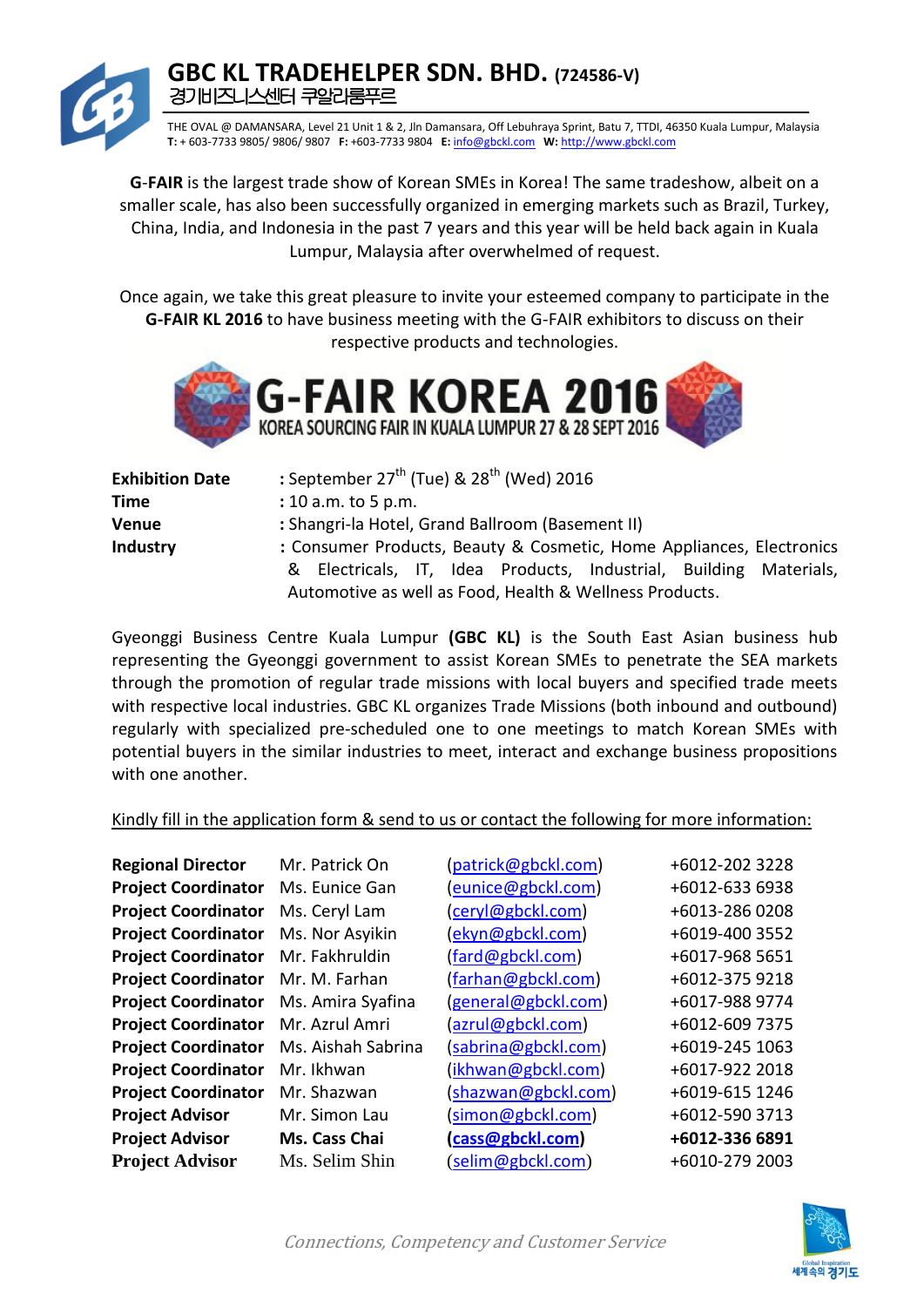

THE OVAL @ DAMANSARA, Level 21 Unit 1 & 2, Jln Damansara, Off Lebuhraya Sprint, Batu 7, TTDI, 46350 Kuala Lumpur, Malaysia **T:** + 603-7733 9805/ 9806/ 9807 **F:** +603-7733 9804 **E:** info@gbckl.com **W:** http://www.gbckl.com

# **G FAIR KL 2016 APPLICATION FORM**

| Company name                              |                                         |
|-------------------------------------------|-----------------------------------------|
| Company address                           |                                         |
| Name                                      | $Mr.$ ( ) / Ms ( )<br>1.)<br>2.)<br>3.) |
| Designation                               |                                         |
| Email                                     |                                         |
| Website                                   |                                         |
| Mobile No.                                |                                         |
| Tel No.                                   |                                         |
| Fax No.                                   |                                         |
| <b>Product Detail/ Business</b><br>Nature |                                         |

I would like to make appointment with the following companies:

#### **Name of Korean company**

| 1) | <b>Preferred date:</b>             |        | <b>Preferred starting time:</b> |
|----|------------------------------------|--------|---------------------------------|
|    |                                    | П      | $10.00$ am                      |
| 2) | $\Box$ 27 <sup>th</sup> Sept (Tue) |        | 10.30 am                        |
| 3) |                                    |        | 11.00 am                        |
|    |                                    |        | $11.30$ am                      |
| 4) | $\Box$ 28 <sup>th</sup> Sept (Wed) | $\Box$ | $2.00 \text{ pm}$               |
|    |                                    | $\Box$ | $2.30 \text{ pm}$               |
| 5) |                                    | $\Box$ | $3.00 \text{ pm}$               |
|    |                                    | $\Box$ | 3.30 pm                         |
| 6) |                                    | $\Box$ | $4.00 \text{ pm}$               |
|    |                                    | $\Box$ | $4.30 \text{ pm}$               |
| 7) |                                    |        |                                 |
|    |                                    |        |                                 |

**Ref: GBCKL- CC**

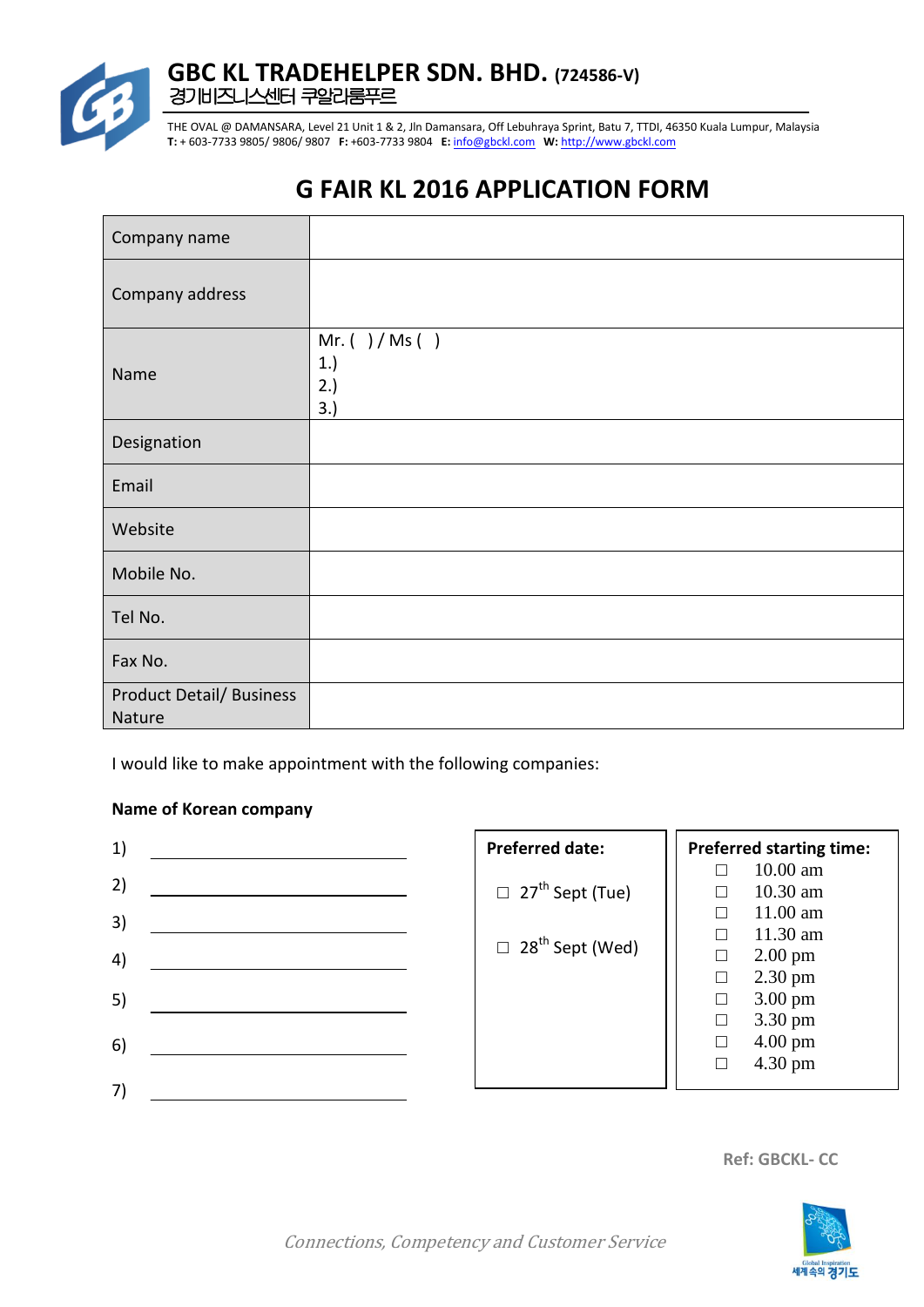

THE OVAL @ DAMANSARA, Level 21 Unit 1 & 2, Jln Damansara, Off Lebuhraya Sprint, Batu 7, TTDI, 46350 Kuala Lumpur, Malaysia **T:** + 603-7733 9805/ 9806/ 9807 **F:** +603-7733 9804 **E:** info@gbckl.com **W:** http://www.gbckl.com

| <b>Category</b>                                                           | <b>No</b>  | <b>Company</b>                                            | <b>Products</b>                                                                                                                                                                       |
|---------------------------------------------------------------------------|------------|-----------------------------------------------------------|---------------------------------------------------------------------------------------------------------------------------------------------------------------------------------------|
|                                                                           | A01        | MuSolvers Co., Ltd.<br>www.musolvers.com                  | High performance LUCID speaker,<br>Bluetooth speaker, Horn speaker.<br>Applicable for commercial, residential or<br>even public space.                                                |
|                                                                           | A02        | SKYTAEHO INC.<br>amacdc.kr                                | No Fuel. Eco Renewable Power<br>Generator. Multi rechargeable method<br>such as solar or kinetic power. Can power<br>up even household electrical product                             |
|                                                                           | A03        | <b>SMART TECH.</b><br>www.smartechsolar.com               | Innovative & high efficiency outdoor solar<br>charger namely "Apollon". Suitable and<br>convenience for your smart devices                                                            |
|                                                                           | A04        | <b>KEUMSUNG SECURITY</b><br>www.kssecurity.co.kr          | Virtual Reality CCTV System, VR based<br>Access control system Smart Crime & Fire<br>Detection System.                                                                                |
| <b>Electronic &amp;</b>                                                   | <b>A05</b> | <b>ONAM LIGHT</b><br>www.onamlight.com                    | High Quality Automotive halogen bulbs &<br><b>Automotive LED bulbs</b>                                                                                                                |
| <b>Electrical</b><br><b>Products</b>                                      | A06        | MIRAE LED Co., Ltd.<br>www.miraeled.com                   | AC LED Modules for Channel Letter Sign<br>applicable for billboard & LED Light for<br>home and commercial usage                                                                       |
|                                                                           | <b>A07</b> | CG LIGHTING CO., LTD.<br>www.cgled.co.kr                  | Award winning LED design lightings<br>manufacturer. Can be use in a lot of<br>application. Colour changeable function<br>with remote controllable model available.                    |
|                                                                           | A08        | Wheel Lighting Corp<br>www.wheellighting.co.kr            | Korean manufacture high bay LED<br>lighting. Durable, high performance and<br>energy saving high ceiling lighting.                                                                    |
|                                                                           | A09        | UIK Co., Ltd.<br>www.uik21.co.kr                          | LED light panel, Led light black board,<br>Auto flying & Banner stand. Suitable<br>lighting for advertising board.                                                                    |
|                                                                           | A10        | HYUNDAI Wacortec Co., Ltd.<br>www.hyundaiwater.com        | Innovative USB wearable air purifier.<br>Clean water related product such as quick<br>change ultimate water filter system,<br>shower filter, build in water purifier water<br>pitcher |
| <b>Industrial, Building</b><br><b>Material &amp;</b><br><b>Automative</b> | <b>B01</b> | SAMWON Road SAFETY CO.,<br>LTD.<br>www.samwonsafety.co.kr | Patented and accredit certified<br>road<br>safety product manufacturer. Strong in<br>delineator, anti glazing board, road stud<br>and heavy cone etc.                                 |
|                                                                           | <b>B02</b> | <b>Filink</b><br>www.filink.co.kr                         | Korean manufactured Window film, Solar<br>control film, car tint film with assorted<br>grade. Applicable for all Residential,<br>commercial building and automotive.                  |

#### **G-Fair KL 2016 Exhibitors List**

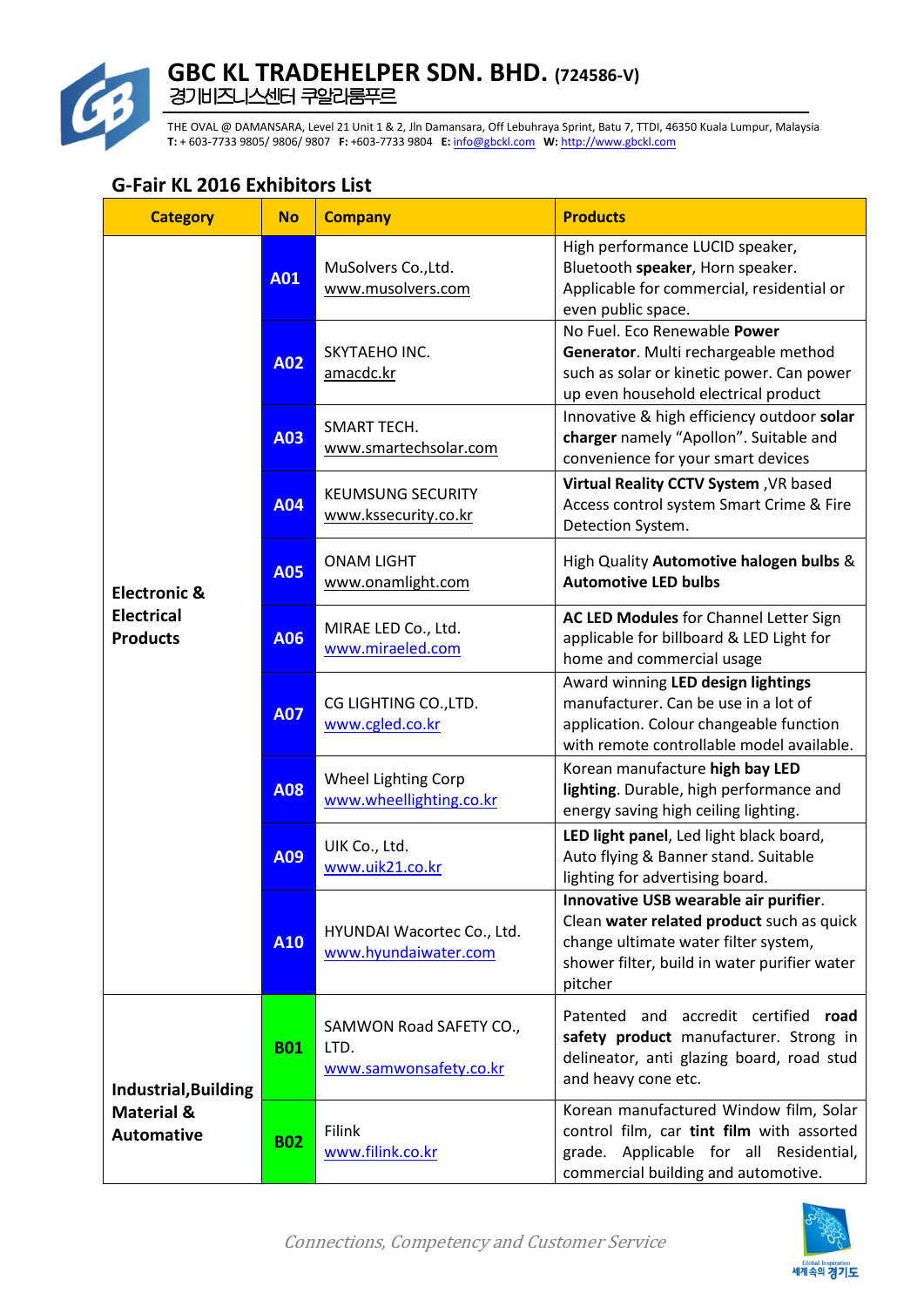

| <b>B03</b> | TRAVIS Elevator. CO., LTD<br>http://st21.co.kr      | Korean innovated<br>passenger<br>carry<br>product such as elevator, escalator and<br>moving walk. Applicable for different<br>functions and place.                                                                                                                                                                                                                                                                                                                        |
|------------|-----------------------------------------------------|---------------------------------------------------------------------------------------------------------------------------------------------------------------------------------------------------------------------------------------------------------------------------------------------------------------------------------------------------------------------------------------------------------------------------------------------------------------------------|
| <b>B04</b> | Unison Engineering Co., Ltd.<br>www.unisoneng.co.kr | Assorted Vibration & Noise Control<br>Products with 29 years manufacturing<br>experience. Product line are include<br>Spring Mounts, Spring & Neoprene<br>Hangers, Neoprene Mounts & Pads,<br>Flexible Connector, Bolted Modular Bases,<br>Jack-up Floating Floor System Air-Gab<br>Floating Floor System, High Efficiency<br>Plywood Panel System, Sound Attenuator,<br>Sound Chamber, Sound Elbow, Sound<br>Proofing Wall, and Seismic Snubber and<br>Seismic Stoppers. |
| <b>B05</b> | DJ PUMP<br>www.djimtech.com                         | A marine offshore product manufacturer.<br>Product line include marine engine<br>cooling pumps, electro-magnetic clutch<br>pumps, flexible impellers, strainers for<br>seawater and fuel system. Having<br>universal fitting.                                                                                                                                                                                                                                             |
| <b>B06</b> | Nurichem Co., Ltd.<br>www.nurichem.com              | Established since 1992, a Korean most<br>popular silicone sealants for variety of<br>substrates or joints and fixing glass.                                                                                                                                                                                                                                                                                                                                               |
| <b>B07</b> | Daebo Housing Co., Ltd.<br>www.daebohousing.co.kr   | Stone paint manufacturer using of water-<br>based acrylic binders and mixed with<br>natural stone powder. It is have not toxic<br>and color not fade out also have not<br>crack. Having assorted design and most<br>competitive pricing for international<br>market.                                                                                                                                                                                                      |
| <b>B08</b> | <b>KWANG SUNG TECH</b><br>www.unitop.kr             | Manufacturer of UV Embo Plywood. The<br>flame resistance wood material can be<br>used to made beautiful furniture,<br>company signage board or wall design etc.                                                                                                                                                                                                                                                                                                           |
| <b>B09</b> | Nite Industrial Co., Ltd<br>www.nite.co.kr          | Manufacturer<br>of<br>assorted<br>printing<br>machine and equipment for large printing<br>format or printed on any material. One of<br>their significant printing machines using<br>"Liquid Transfer System" without heating<br>press where you can print into any<br>printable material.                                                                                                                                                                                 |
| <b>B10</b> | Samjin Plastic Co., Ltd.<br>www.samjinpl.co.kr      | Samjin Plastic Industry Corporation is a<br>company that specializes in plastic as well<br>as PET replacement sheet and Vacuum<br>Forming products. After foundation in                                                                                                                                                                                                                                                                                                   |

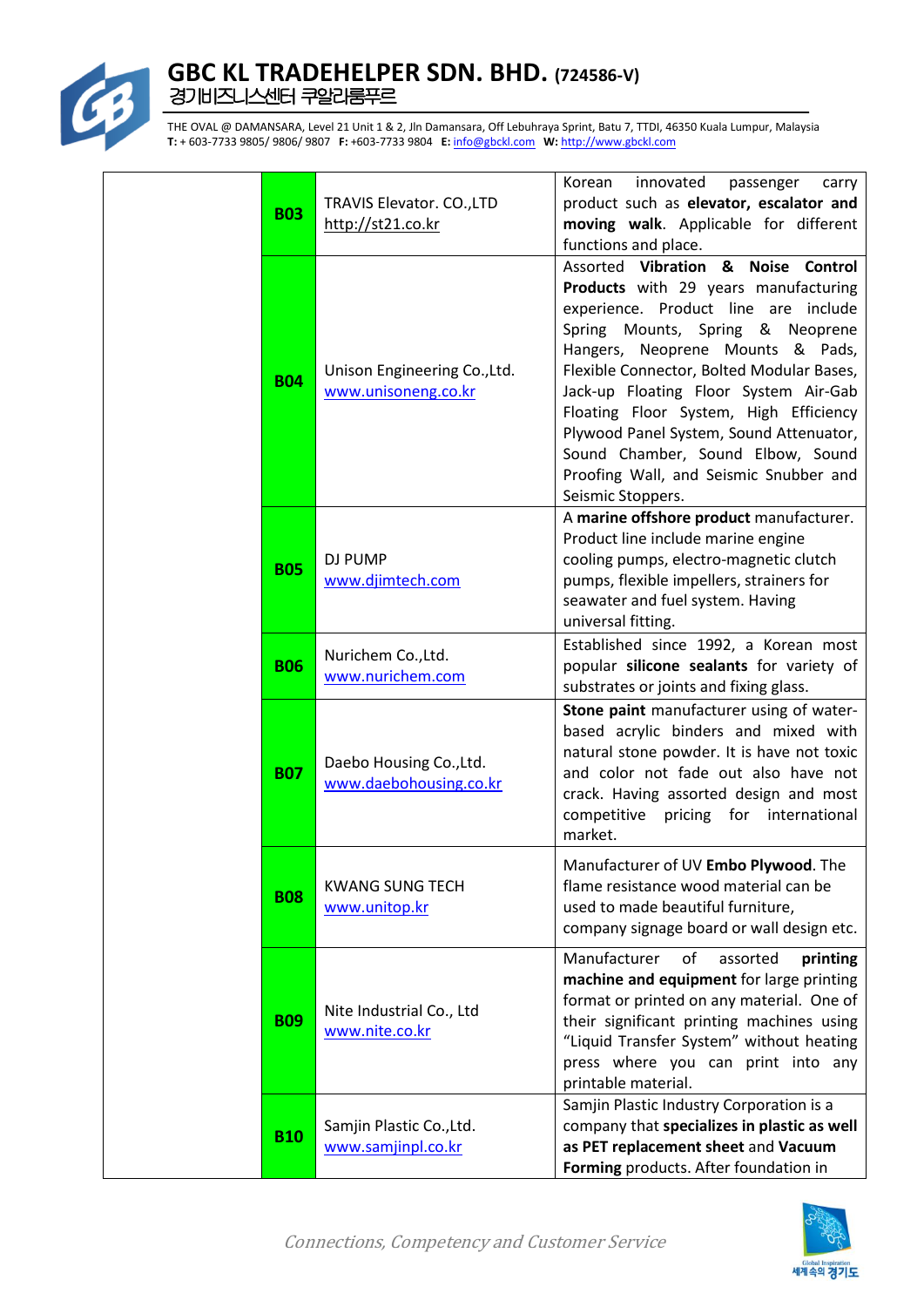

|                                                                   |                 |                                                         | 1972, PET SHEET has been manufactured<br>based on various sheet production skills<br>such as PVC, PP, and PS.                                                                                                                                                               |
|-------------------------------------------------------------------|-----------------|---------------------------------------------------------|-----------------------------------------------------------------------------------------------------------------------------------------------------------------------------------------------------------------------------------------------------------------------------|
|                                                                   | <b>B11</b>      | ADTECH co., ltd<br>www.adt21.com                        | Professional company specializing in<br>surface protecting adhesive tape, since<br>the establishment in 1996. The company<br>fully preparing itself for providing color<br>steel sheets, stainless steel, and<br>aluminium chassis as well.                                 |
|                                                                   | <b>B12</b>      | Jungwoo Electric Co., Ltd.<br>http://www.jem21.net/eng/ | Jungwoo has grown as a specialist in<br>industrial induction motor production,<br>developing and producing various types of<br>products, with a priority on customer<br>satisfaction and quality since 1988.                                                                |
|                                                                   | <b>B13</b>      | SHIN MYUNG ELECTRIC.CO.LTD<br>www.smec.co.kr            | specialized company for<br>SMC is a<br>manufacturing the best motors and<br>geared motors, and has been maintaining<br>its reputation up until the present day.                                                                                                             |
|                                                                   | <b>B14</b>      | Korea carstopper Co., Ltd.<br>www.carstopper.com        | Korea Carstopper Co. have been<br>dedicated to making better parking safety<br>products such as car stoppers, corner<br>guards, speed humps and deck bumpers.<br>It helps driver to safely park the car.                                                                    |
|                                                                   | <b>B15</b>      | LIMSCO Co., Ltd.<br>www.ajce.co.kr                      | AJCE is a Korean leading manufacturer in<br>construction equipment industry mainly<br>on hydraulic<br>focusing<br>breakers. Since<br>1990. AJCE has provided reliable quality<br>products and support our partners and<br>their customers.                                  |
|                                                                   | <b>B16</b>      | DNTEK co., ltd<br>http://dntek.co.kr                    | <b>DNTEK</b> Inc. produces<br>separators<br>and<br>equipment. This equipment is use in<br>diverse areas including Ceramic, Battery,<br>Glass, Magnetic paint, Adhesive, and<br>pigment.<br>We guarantee<br>outstanding<br>quality to perfectly fulfill customers'<br>needs. |
|                                                                   | <b>B17</b>      | Shin Young Co., Ltd.<br>www.shinyoung.nc.com            | Shinyoung manufactures highly reliable<br>equipment including vibration rollers,<br>plate compactors, concrete cutters,<br>flexible pump, concrete vibrators and etc.                                                                                                       |
| <b>Consumer</b><br><b>Product &amp; Home</b><br><b>Appliances</b> | CO <sub>1</sub> | Samyang Electric Co., Ltd.<br>www.aluart.co.kr          | Assorted coating range pot, fry pan &<br>ceramic pot manufacturer with full<br>automatic coating facilities and long<br>expert experience.                                                                                                                                  |
|                                                                   | CO <sub>2</sub> | Chang-Sin Living<br>www.changsinmall.com                | Established since 1987. Specialized in<br>household storage products like Drawer,<br>Storage box, basket, Dustbin, Kitchen<br>items, Bath accessory, Laundry items.                                                                                                         |

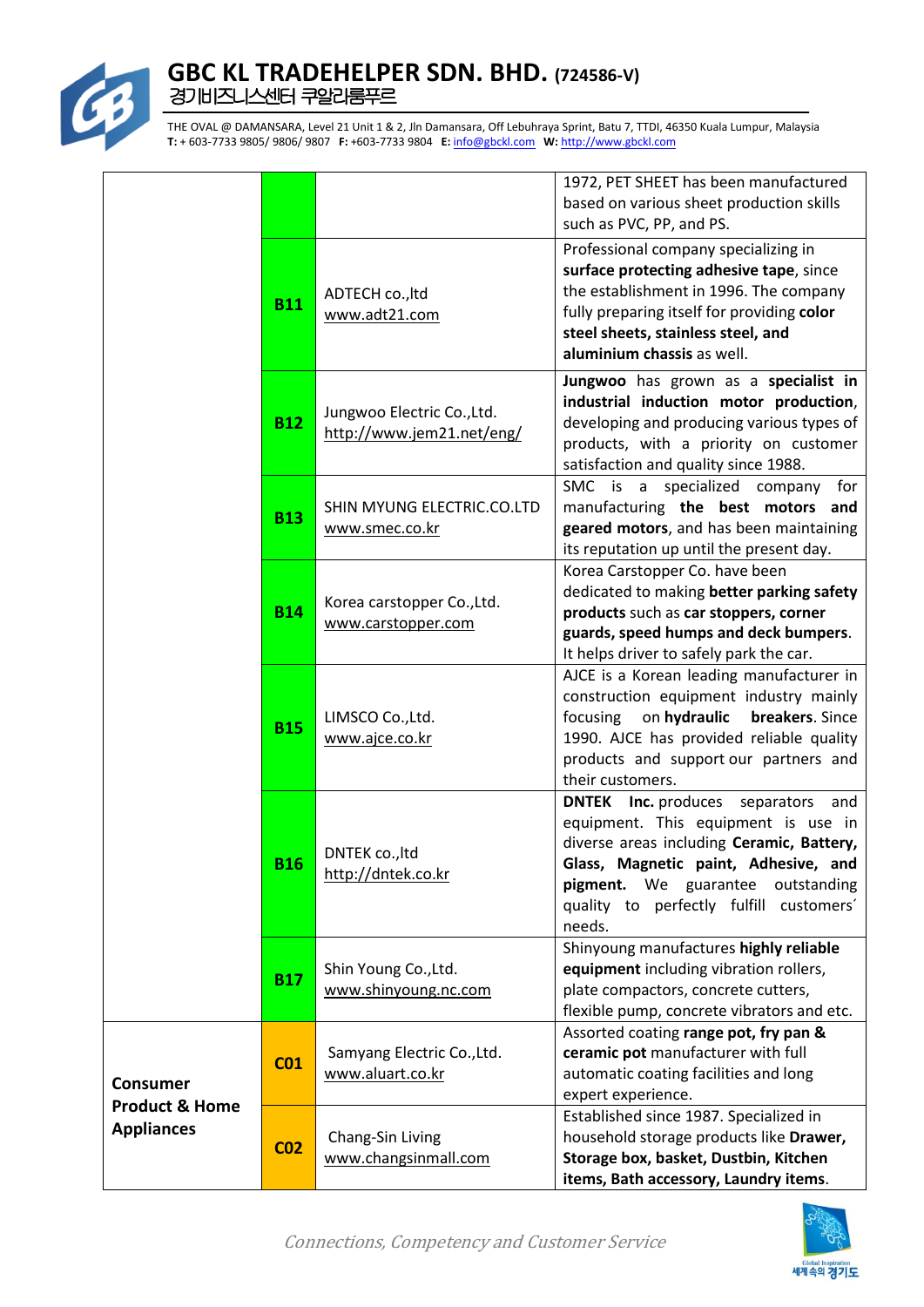

|                 |                                               | Had offering approximately 1,500<br>household storage items.                                                                                                                                                                                                                                                |
|-----------------|-----------------------------------------------|-------------------------------------------------------------------------------------------------------------------------------------------------------------------------------------------------------------------------------------------------------------------------------------------------------------|
| CO <sub>3</sub> | Sungwoo Metal Co., Ltd.<br>www.swicook.co.kr  | Manufacture specialized in non-stick<br>coating aluminium cookware since 2007.<br>As diamond coated frypans & workpans<br>are non-scratch able & excellent in heat<br>conduction.                                                                                                                           |
| CO <sub>4</sub> | Cebien Co., Ltd.<br>www.cebien.com            | Manufacturer of multi purposed shelf<br>with shower system for over 20 years and<br>supplied more than 1,000,000 units of<br>shower products to Korea high-end<br>apartments for last two decade market.                                                                                                    |
| CO <sub>5</sub> | ECO BIOTECH CO., LTD.<br>www.eco-biotech.com  | Manufacturer of "calcium & mineral"<br>since 2002. The 100% natural raw<br>materials and active ionized fruit<br>/vegetable cleaner can kill 99.9%<br>bacterial which threatens your family's<br>health.                                                                                                    |
| <b>CO6</b>      | <b>Herb Land</b><br>www.herbfamily.com        | Herb Land specialized in OEM/ODM of<br>natural diffusers, room spray, scented<br>candle, and sachet since 1987. Is total<br>aromatherapy business to explore.                                                                                                                                               |
| CO <sub>7</sub> | DONGJIN CHEF co., ltd<br>www.kitchenwell.kr   | Dongjin Chef specialized in OEM<br>aluminium non-stick coating cookware.<br>Product such as Hybrid Inoble Coating fry<br>pan is scratch resilient and guaranteed to<br>last over prolonged use. Bellos Ceramic<br>Pot Series can make food taste better &<br>easier to clean compare to other<br>materials. |
| <b>CO8</b>      | WELLOS KOREA CO., LTD.<br>www.welloskorea.com | Established since 2006, provide high<br>quality eco-friendly product such as Anti-<br>bacterial Cutting Board which made from<br>natural minerals. Silicon Lock Food<br>Canister can hold X60 weight of the lid &<br>no leakage.                                                                            |
| <b>CO9</b>      | DreamChef co., ltd<br>www.dreamchef.kr        | Manufacturer of Aluminium Die-casting<br>Sauce pot, pan and Fry, Wok pan with<br>anti-bacterial treatment. Started business<br>since 1999 and had created own brand<br>name "Ecroramic" which is famous in the<br>market.                                                                                   |
| C10             | Yuwon PS<br>www.yuwonps.com                   | As a plastic manufacturer of household<br>items since 1992. Produces excellent and<br>outstanding products such as cute<br>penguin-shaped storage box with<br>convenient 360 degree rotating wheel.                                                                                                         |

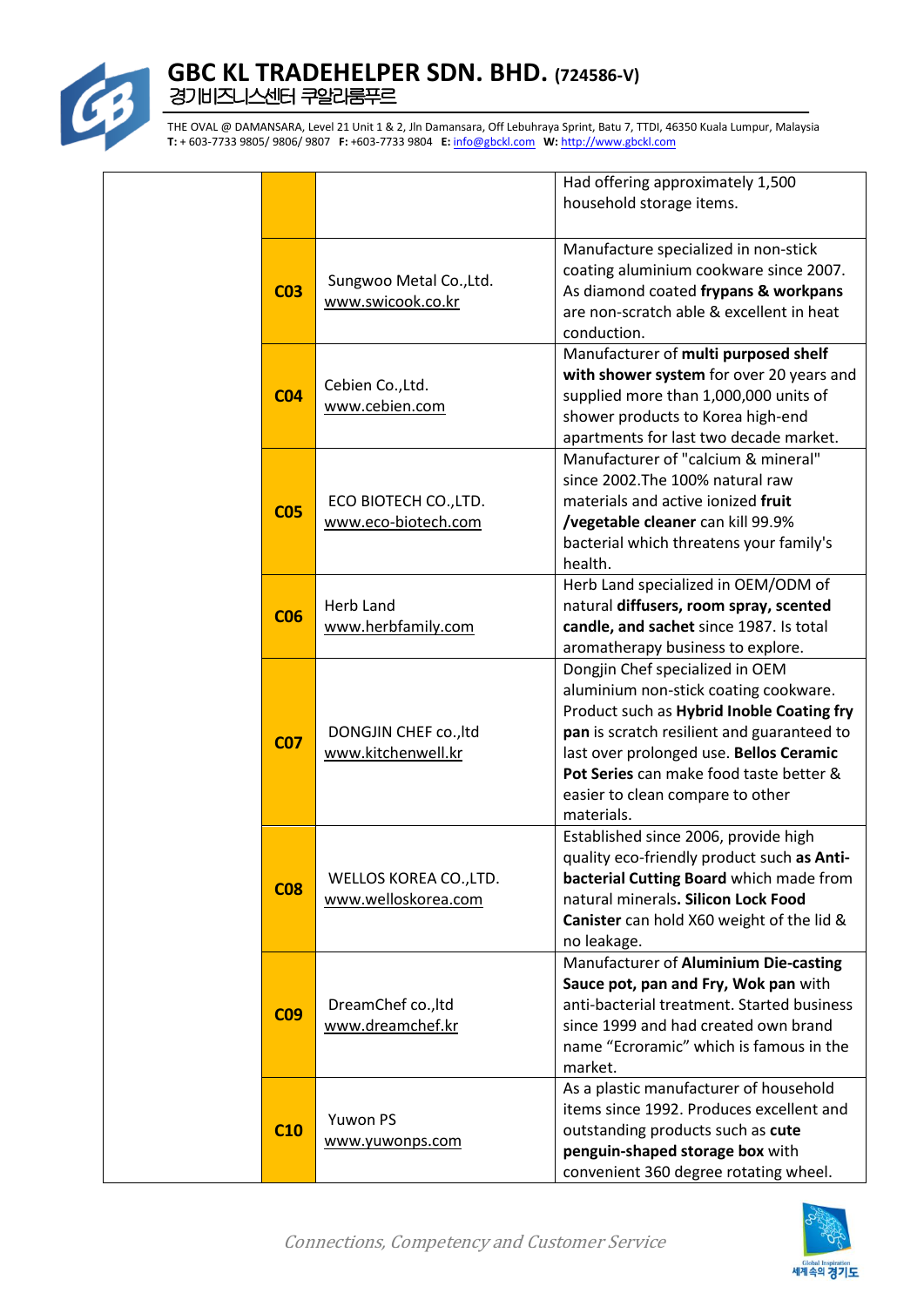

|                                                           | C11        | GOPHER CO., LTD<br>www.고페르.com                 | Established in 1990, can manufacture Eco-<br>friendly Table & Eco-friendly<br>Multipurpose Shelf by follow customer<br>design.                                                                                                                   |
|-----------------------------------------------------------|------------|------------------------------------------------|--------------------------------------------------------------------------------------------------------------------------------------------------------------------------------------------------------------------------------------------------|
|                                                           | C12        | MIDAS KOREA CO., LTD<br>www.midas-korea.com    | Korean manufactures Multi-purpose<br>stainless foam cleaner with purpose for<br>electronic appliance cleansing, building<br>maintenance, especially in Grinite & Tile<br>and Stainless steel.                                                    |
|                                                           | C13        | GTS GLOBAL INC.<br>www.ballop.co.kr            | The leading company of producing extra-<br>light skin shoes. Creative Water & Fitness<br>Shoes/Yoga & Pilates Shoes can show<br>non slippery, jam flat & jam socks effect.<br>Feel comfort when walking & travelling.                            |
|                                                           | C14        | DBK KOREA Co., Ltd.<br>www.dbkkorea.com        | No.1 OEM/ODM manufacturer in the<br>insecticide Korean market. Products such<br>as Mosquito Repellent, Bathroom<br>Cleaner & gel Hand sanitizer.                                                                                                 |
|                                                           | C15        | HB Global Co., Ltd.<br>www.consensus.co.kr     | Award of liquid laundry detergent, fabric<br>softener & fabric refresher manufacture<br>in 2015. This no-toxic detergent is long -<br>lasting & unique fragrance.                                                                                |
| <b>Beauty &amp;</b><br><b>Cosmetic</b><br><b>Products</b> | D01        | SMK CO., LTD.<br>www.s-mkorea.com              | The brand "Adaline" is natural plant facial<br>mask which suitable for sensitive skin and<br>can nourishment skin. Mamachi baby<br><b>bottle</b> is 100% silicone and special nipple<br>design to prevent colic.                                 |
|                                                           | <b>D02</b> | <b>Bueno MEDITECH</b><br>WWW.BUENO9.COM        | The formula of Bueno EGF9 series been<br>created by Dr Sang Hyeon Moh after 10<br>years. The Eye Cream for Face can<br>improve elasticity & whitening of the skin.                                                                               |
|                                                           | <b>D03</b> | <b>SKINEYE</b><br>www.skineye.co.kr            | Majority ingredients are certified organic<br>& natural materials to manufacture<br>hypoallergenic & high efficiency skin anti-<br>skin problem spot serum. It can excellent<br>sebum control effect on skin problems.                           |
|                                                           | <b>D04</b> | THECOSMEDIUM Co., Ltd.<br>www.thecosmedium.com | After a long research, manufacturer had<br>created the skincare with No chemical, No<br>Alcohol, No Surfactant, No Preservatives,<br>No Artificial Colorant & No Petroleum-<br>based ingredients. Namely "ORGAVALLEY<br>IN NATURE 24 SKIN CARE". |
|                                                           | <b>D05</b> | <b>J&amp;G COSMETICS</b><br>www.jngcos.co.kr   | 12 year experience on developing a new<br>brand. The new brand "Gold Energy Snail<br>Synergy" is use 24K gold and snail extract.<br>The strong tension sheet can prohibits<br>33g essence from coming out.                                       |

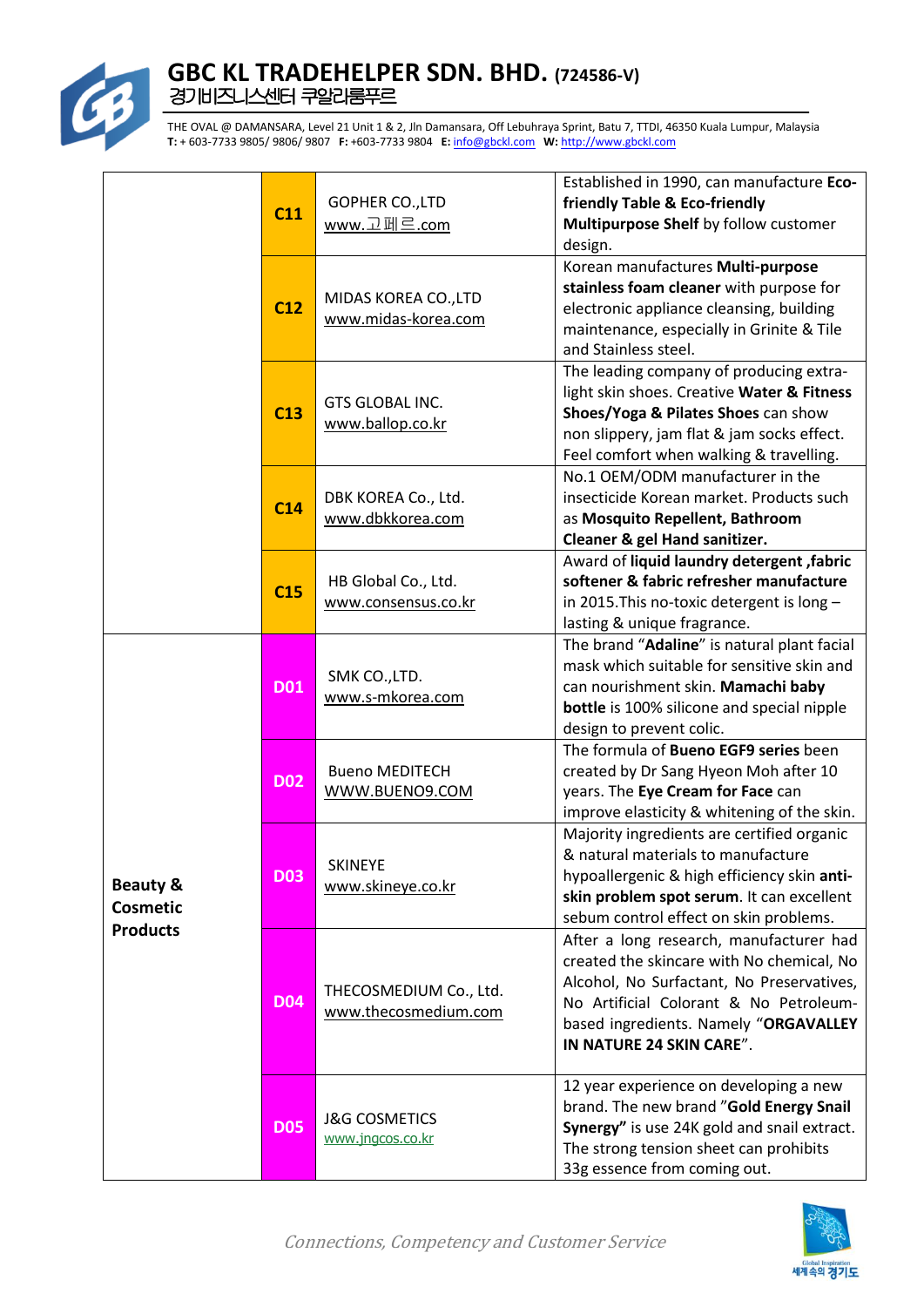

|                                                        | <b>D06</b> | <b>KORSOA</b><br>www.theshampoo350.com              | Innovation waterless shampoo that can<br>use at any time & anywhere. Suitable for<br>hospital inpatient, disable people, elderly<br>& even pregnant woman.                                                                                                                                              |
|--------------------------------------------------------|------------|-----------------------------------------------------|---------------------------------------------------------------------------------------------------------------------------------------------------------------------------------------------------------------------------------------------------------------------------------------------------------|
|                                                        | <b>D07</b> | Hanario Co., Ltd.<br>http://hanario.tradekorea.com/ | Hydro gel golden eye patch that can make<br>your skin more moist & elastic.                                                                                                                                                                                                                             |
|                                                        | <b>D08</b> | Beleco<br>www.beleco.co.kr                          | Awarded wholesale distributor who<br>specialized in makeup cosmetic. Produce<br>own brand lipstick that can moisture &<br>long lasting.                                                                                                                                                                 |
|                                                        | <b>D09</b> | <b>BARONA Inc.</b><br>mobarona.co.kr                | Specializes in the field of cosmeceuticals<br>such as anti-hair-loss products, winkle<br>improvement, an anti-cellulite serum<br>and an herbal sunscreen product.                                                                                                                                       |
|                                                        | <b>D10</b> | Ancors Co., Ltd.<br>www.ancors.co.kr                | Manufacturer of cosmetics &<br><b>OEM/ODM/OBM Multi System (Facial</b><br>mask, skin-care, cream, baby product,<br>body products and etc). More than 30<br>skilled researchers and various R&D<br>experiences in Ancors.                                                                                |
|                                                        | <b>E01</b> | Youngwoo Water Line Co., Ltd.<br>www.ywwl.co.kr     | Youngwoo have been released many sorts<br>of water purifiers and inline filters, and<br>exported it to 16 countries since 1988 and<br>it is hydrogen water for drinking.                                                                                                                                |
| Food, Health and<br><b>Wellness</b><br><b>Products</b> | <b>E02</b> | DoDream Co., Ltd.<br>www.dodmall.net/eng            | DoDream is the company that produces<br>Alkaliser which is your portable solution for<br>turning ordinary drinking water into healthy<br>alkaline water. It makes alkaline water in as<br>little as 2 minutes with 60-90 seconds of light<br>shaking. Alkaliser water has a pH level<br>between 8.5-9.5 |
|                                                        | <b>E03</b> | Waters Co., Ltd.<br>www.waters.co.kr                | As a professional company that has been<br>manufacturing the bio alkaline mineral<br>pots and the functioning shower head<br>products for over 38 years since 1977.                                                                                                                                     |
|                                                        | <b>E04</b> | Ecosys Co., Ltd.<br>www.eco-sys.net                 | Ecosys Co., Ltd. export and supply generators<br>of antiseptic solution for medical treatment,<br>water ionizers, air purifiers and bidets using<br>sterilized water with ion to 13 under the OEM<br>base in foreign and domestic countries.                                                            |
|                                                        | <b>E05</b> | Bio Health World Co.<br>www.bhworld.net             | Bio Health World Co. believes that the<br>company have been able to produce and<br>supply more than 100 healthcare<br>products such as Alkaline Ionizer and<br>Hydrogen Water Generator for 25 years<br>for foreign markets as well as the<br>domestic market.                                          |

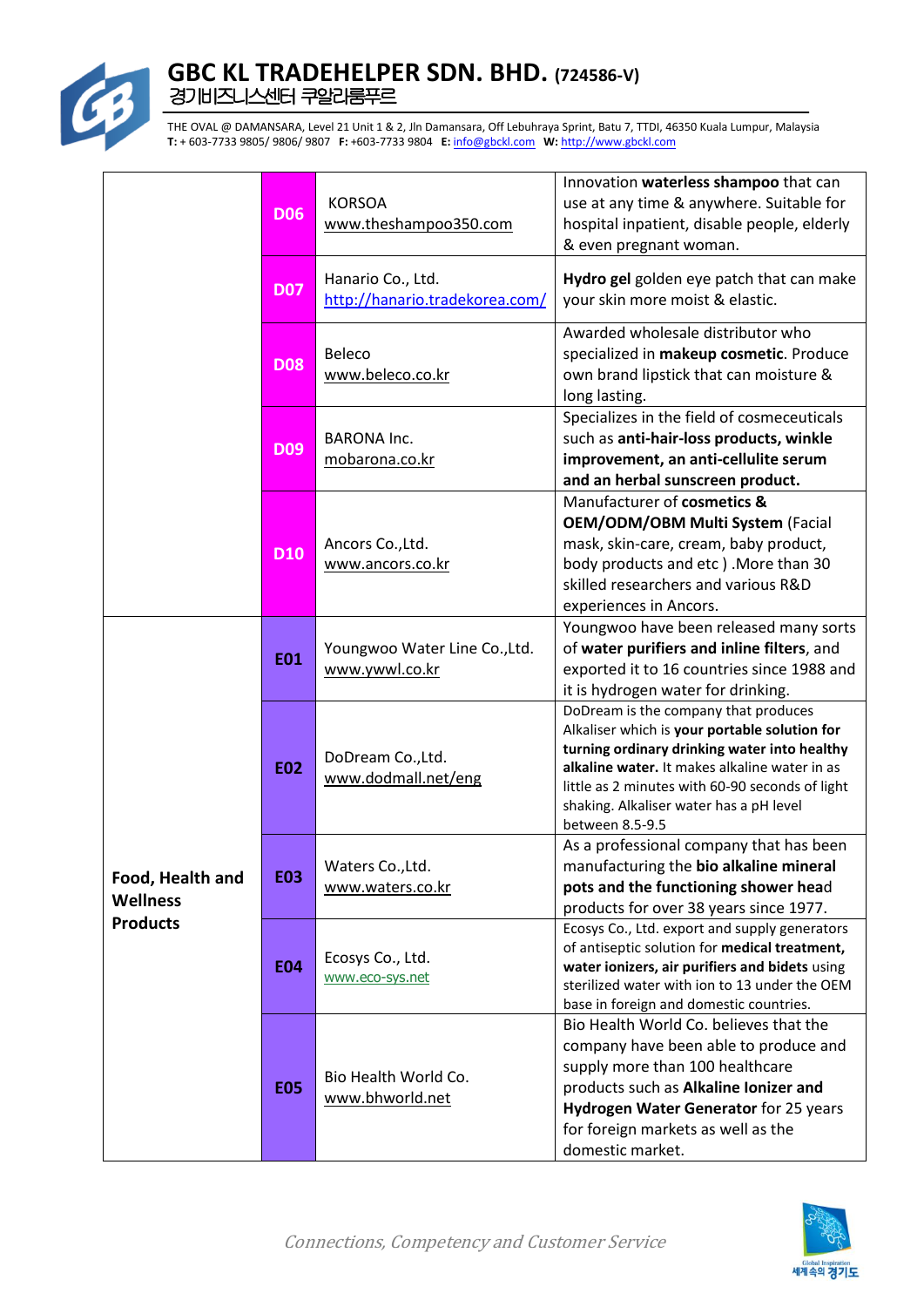

| <b>E06</b> | DAESANMEDICAL Co., Ltd.<br>www.mickro.com           | Korean manufacturer for portability,<br>Simplicity, Safety, Diversity (Different<br>types of stimulator heads) called Mickro.<br>Suitable used in medical to relieve pain or<br>beauty to reduce wrinkle.                                                            |
|------------|-----------------------------------------------------|----------------------------------------------------------------------------------------------------------------------------------------------------------------------------------------------------------------------------------------------------------------------|
| <b>E07</b> | Doowon C & C Co., Ltd.<br>www.doowoncnc.com         | Korea's biggest medical equipment and<br>Fitness equipment manufacturer which<br>have the best technology team and<br>largest manufacturing plant and produce<br>such as Hospital Bed, Medical<br>equipment, Treadmill, Fitness<br>equipment.                        |
| <b>E08</b> | Hanll MedicalGi Co., Ltd.<br>www.hanilmedical.co.kr | Thermal massager Chair that helps to<br>relieving the minor muscle pain by<br>applying physical energy (vibration, shock)                                                                                                                                            |
| <b>E09</b> | MIYO CO., LTD<br>www.miyokorea.com                  | MIYO is a professional product design<br>company developing health products<br>based on ergonomics. MIYO Backrest<br>cushion that can Minimizes pressure on<br>vertebrae and helps to correct posture.                                                               |
| E10        | FORVIC S-BACK CO., LTD.<br>s-back.net               | Forvic S-Back invented the world's first<br>chair combined with an LSP (lumber<br>support pad) that works to<br>simultaneously affect both the waist and<br>buttocks by using one's own weight.<br>Which helps one to sit comfortably in<br>correct sitting posture. |
| E11        | Samhwa Plus Co., Ltd.<br>www.samhwaplus.co.kr       | Samhwa Plus has various dog product<br>such as fresh, fresh-premium, doggy<br>fresh-ria, dog zhon, fc-one, safe-v2 that<br>are some of the top brands in the<br>companion animal industry.                                                                           |
| E12        | <b>HANYANG FOOD</b><br>www.hyfood.kr                | Hanyang Food is main supplier for<br>famous franchises and distributors of<br>massive food supplies in Korea which the<br>main product is Rice cake, Topokki. Made<br>with pure rice and flour without any food<br>additives.                                        |
| E13        | <b>ASHER DDUCK</b><br>www.ascake.kr                 | Award Top 10 greatest Topokki in Korea.<br>It is cooked faster and more glutinous<br>too. Tomato sauce was added for both<br>spicy and sweet flavour.                                                                                                                |
| E014       | baseis<br>basefood.co.kr                            | Baseis is Korea's most the experienced in<br>production of high quality of Alcohol free<br>modo wine concentrate.                                                                                                                                                    |